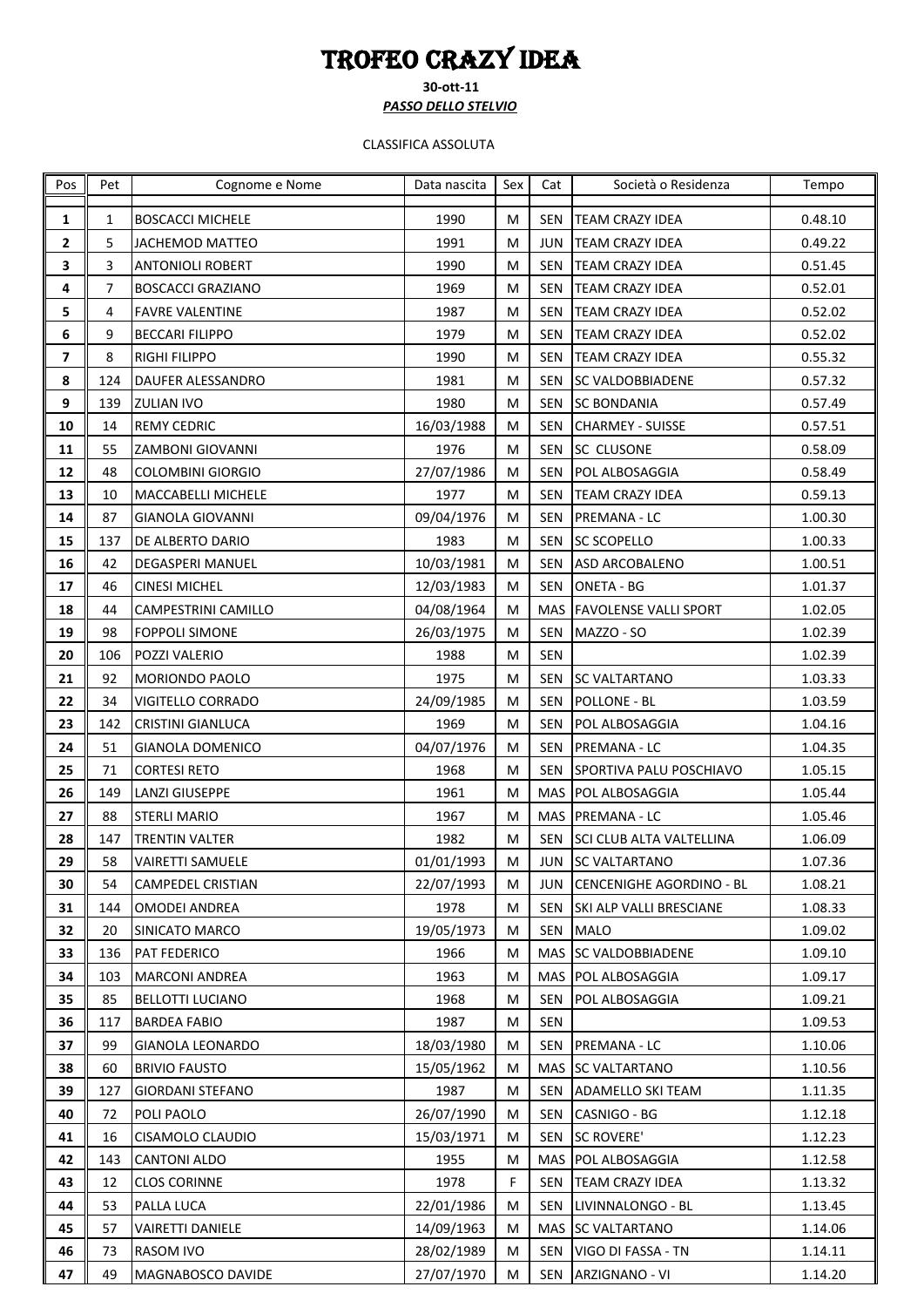| 48  | 120 | <b>LIVER MATTEO</b>        | 1978       | М           | SEN        |                                 | 1.14.28 |
|-----|-----|----------------------------|------------|-------------|------------|---------------------------------|---------|
| 49  | 21  | SANDRINI FRANCESCO         | 14/10/1984 | M           | SEN        | ADAMELLO SKI TEAM               | 1.14.35 |
| 50  | 83  | RAMPONI TIZIANO            | 15/07/1974 | M           | SEN        | <b>POL ALBOSAGGIA</b>           | 1.15.48 |
| 51  | 77  | ZANETTI MARINO             | 20/11/1994 | M           | CAD.       | SPORTIVA PALU POSCHIAVO         | 1.15.53 |
| 52  | 74  | <b>BONI FRANCESCO</b>      | 27/03/1965 | M           |            | MAS BERGAMO                     | 1.16.23 |
| 53  | 95  | <b>CASTELLI ANGELO</b>     | 25/01/1978 | M           | <b>SEN</b> | LEFFE - BG                      | 1.16.45 |
| 54  | 97  | <b>FAZZINI MAURO</b>       | 15/07/1981 | M           | <b>SEN</b> | PREMANA - LC                    | 1.16.50 |
| 55  | 125 | <b>GREGORINI PAOLO</b>     | 1975       | M           | <b>SEN</b> | ADAMELLO SKI TEAM               | 1.16.52 |
| 56  | 84  | VANOTTI MARCO              | 1971       | М           | SEN        | POL ALBOSAGGIA                  | 1.18.34 |
| 57  | 63  | <b>DANTONE ENNIO</b>       | 1954       | M           |            | <b>BOGN DA NIA</b>              | 1.19.24 |
| 58  | 145 | <b>GEROSA PIERO</b>        | 1974       | М           | SEN        | <b>TEAM SKIA</b>                | 1.19.32 |
| 59  | 122 | LANFRANCHI FRANCESCO       | 1991       | M           | JUN        |                                 | 1.19.45 |
| 60  | 148 | <b>CANCLINI PIETRO</b>     | 1981       | М           | SEN        | <b>SCI CLUB ALTA VALTELLINA</b> | 1.19.49 |
| 61  | 27  | <b>KEIM ALEXANDER</b>      | 11/02/1976 | M           | SEN        | <b>PARMA</b>                    | 1.20.23 |
| 62  | 116 | <b>BARDEA VITO</b>         | 1963       | М           | <b>MAS</b> |                                 | 1.21.23 |
| 63  | 118 | <b>BARDEA SILVIO</b>       | 1996       | M           | CAD        |                                 | 1.21.23 |
| 64  | 131 | <b>CODEGA ANDREA</b>       | 1977       | М           | SEN        | <b>AS PREMANA</b>               | 1.22.58 |
| 65  | 13  | PASSINI RETO               | 29/04/1972 | M           | <b>SEN</b> | <b>BRUSIO</b>                   | 1.22.59 |
| 66  | 100 | <b>FAZZINI DELIO</b>       | 1983       | M           | SEN        | PREMANA - LC                    | 1.23.14 |
| 67  | 70  | LEONARDI NATASCIA CORTESI  | 1971       | $\mathsf F$ | <b>SEN</b> | <b>SPORTIVA PALU POSCHIAVO</b>  | 1.23.43 |
| 68  | 138 | PANIZ MATTEO               | 1977       | M           | SEN        | <b>SC VALDOBBIADENE</b>         | 1.23.52 |
| 69  | 91  | BELTRAMINI MAURIZIO        | 04/10/1976 | M           | <b>SEN</b> | POL ALBOSAGGIA                  | 1.24.22 |
| 70  | 90  | <b>GIANOTTI CRISTIAN</b>   | 06/07/1986 | M           | SEN        | SPORTIVA LANZADA                | 1.24.32 |
| 71  | 146 | <b>GEROSA ALFONSO</b>      | 1976       | M           | SEN        | <b>TEAM SKIA</b>                | 1.24.43 |
| 72  | 69  | URBANETTO FABIO MASSIMO    | 01/04/1967 | M           |            | MAS VEZZA D'OGLIO - BS          | 1.24.51 |
| 73  | 133 | LUDWIG STEFAN              | 1971       | M           | <b>SEN</b> |                                 | 1.24.56 |
| 74  | 45  | <b>LIRA GIANCARLO</b>      | 04/01/1965 | M           | MAS        |                                 | 1.26.02 |
| 75  | 24  | RAMPA DARIO                | 10/10/1965 | M           |            | MAS ILI CURT                    | 1.26.48 |
| 76  | 134 | <b>LUDWIG GERHARD</b>      | 1974       | M           | SEN        |                                 | 1.29.07 |
| 77  | 113 | DE TOCCHI LUCA             | 1969       | M           |            | SEN VALDISOTTO                  | 1.29.39 |
| 78  | 25  | PEZZOTTA MICHELE           | 27/12/1988 | M           | SEN        | <b>TEAM HAGAN</b>               | 1.30.38 |
| 79  | 123 | PELLEGRINI GIANPAOLO       | 1965       | М           |            | MAS ALTITUDE                    | 1.30.45 |
| 80  | 101 | <b>SPAMPATTI ANDREA</b>    | 11/10/1976 | М           | SEN        | <b>GANDINO - BG</b>             | 1.31.05 |
| 81  | 35  | <b>GHIRARDI EDOARDO</b>    | 26/02/1978 | М           | SEN        | <b>BESNATE - VA</b>             | 1.31.51 |
| 82  | 111 | RAPELLA MARCO              | 1970       | М           | SEN        | MORBEGNO (SEM)                  | 1.32.23 |
| 83  | 76  | <b>BRIGLIONI SANDRO</b>    | 23/02/1975 | M           | <b>SEN</b> | <b>BERGAMO</b>                  | 1.34.01 |
| 84  | 82  | <b>GUERRINI ARIANNA</b>    | 26/03/1980 | F.          | SEN        | POL ALBOSAGGIA                  | 1.34.57 |
| 85  | 19  | TOLL DIETMAR               | 25/07/1978 | М           | SEN        | <b>ALTREI - BZ</b>              | 1.35.16 |
| 86  | 36  | SALAROLI CHRISTIAN ALARICO | 04/06/1971 | М           | SEN        | <b>BREMBATE SOPRA - BG</b>      | 1.37.31 |
| 87  | 23  | RAMPA SIMONE               | 20/04/1994 | M           | CAD        | LI CURT                         | 1.38.24 |
| 88  | 66  | FINAZZER OSVALDO           | 1954       | М           |            | BOGN DA NIA                     | 1.40.31 |
| 89  | 67  | SACCHI LUCA                | 1965       | М           |            | <b>BOGN DA NIA</b>              | 1.41.33 |
| 90  | 64  | LORENZ VALERIO             | 1961       | М           |            | <b>BOGN DA NIA</b>              | 1.43.11 |
| 91  | 121 | LANFRANCHI MARIO           | 1952       | М           | <b>MAS</b> |                                 | 1.45.16 |
| 92  | 38  | <b>BOGGIO PAOLO</b>        | 20/12/1953 | М           |            | MAS CANDELO - BL                | 1.46.12 |
| 93  | 86  | <b>GUSMEROLI CORRADO</b>   | 1970       | M           | <b>SEN</b> | <b>SC VALTARTANO</b>            | 1.46.40 |
| 94  | 79  | CALVETTI LUCIANO           | 22/04/1980 | М           | SEN        | BERZO DEMO - BS                 | 1.47.47 |
| 95  | 37  | FORTUNATO MASSIMO          | 19/03/1958 | М           | MAS        | PRALUNGO - BL                   | 1.55.15 |
| 96  | 102 | SPAMPATTI FRANCO           | 23/11/1957 | М           | SEN        | GANDINO - BG                    | 1.55.15 |
| 97  | 112 | PASINETTI MARCO            | 1948       | М           |            | MAS ISKI TEAM ADAMELLO          | 1.56.28 |
| 98  | 39  | <b>BONINI MARCO</b>        | 14/09/1985 | М           | SEN        | <b>TRAONA - SO</b>              | 1.59.22 |
| 99  | 126 | <b>BOFFI ALESSANDRO</b>    | 1976       | М           | SEN        | TRIATHLON TEAM BRIANZA          | 2.05.13 |
| 100 | 119 | <b>LIVER FRANCO</b>        | 1951       | M           | <b>MAS</b> |                                 | 2.07.20 |
| 101 | 130 | <b>NIEBUHR NIKOLAY</b>     | 1983       | М           | SEN        |                                 | 2.15.05 |